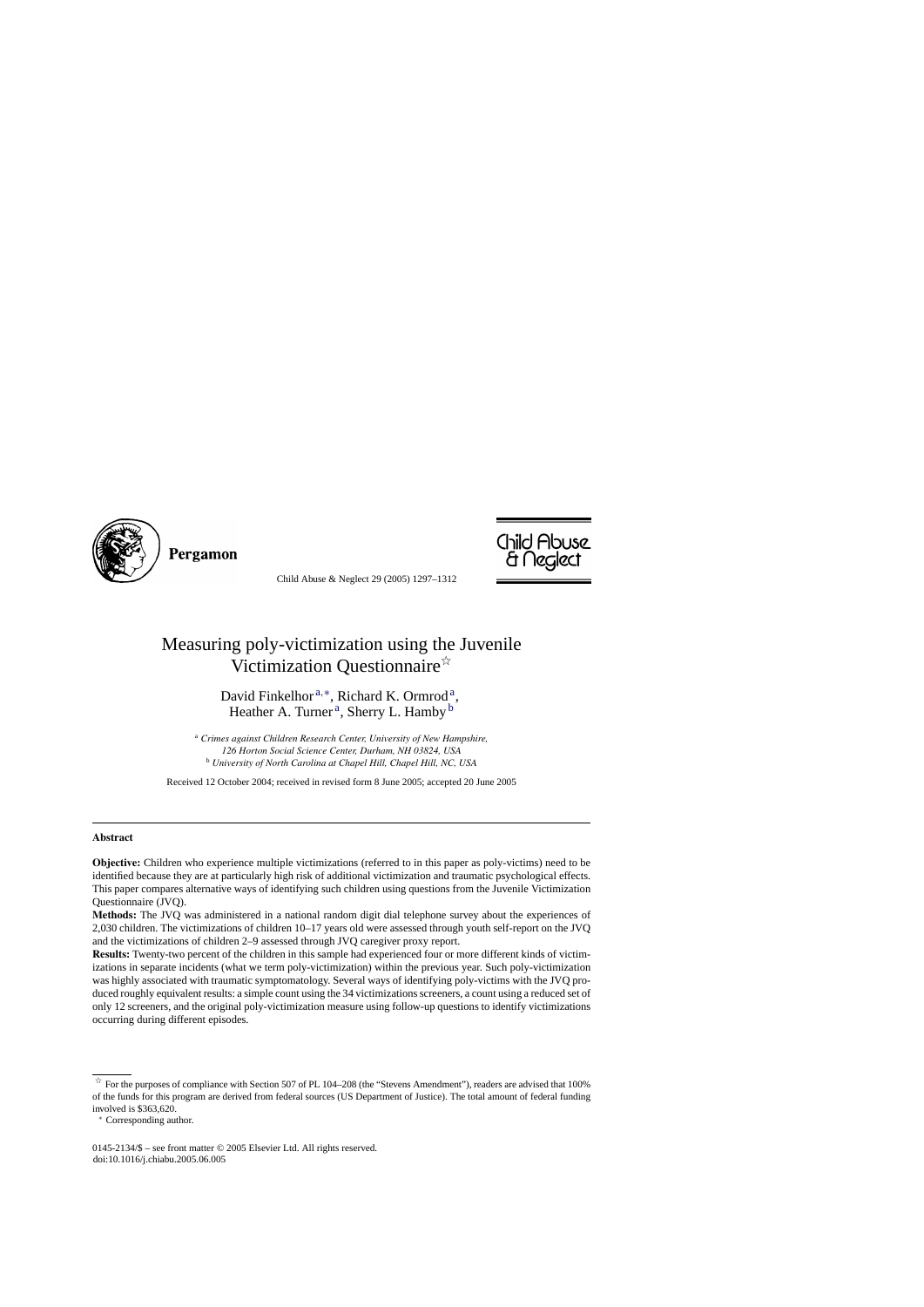**Conclusion:** Researchers and clinicians should be taking steps to identify poly-victims within the populations with which they work and have several alternative ways of doing so. © 2005 Elsevier Ltd. All rights reserved.

*Keywords:* Crime; Abuse; Bullying; Witnessing; Sex assault

#### **Introduction**

While interest in child victimization has grown, much of the research and public policy has focused on specific individual kinds of victimization, such as sexual abuse, bullying or exposure to domestic violence ([Duncan, 1999;](#page-14-0) [Fantuzzo & Mohr, 1999;](#page-14-0) [Kendall-Tackett, Williams, & Finkelhor, 1993;](#page-14-0) [Kolbo, Blakely,](#page-14-0) [& Engleman, 1996\).](#page-14-0) The focus on single types of victimization may have obscured the degree to which children suffer from multiple kinds of victimization ([Rossman & Rosenberg, 1998;](#page-14-0) [Saunders, 2003\).](#page-14-0) Recent research has confirmed that multiple victimizations are common, that victimization risks are intercorrelated, and that children with multiple victimizations are more likely to be distressed and symptomatic ([Finkelhor, Ormrod, & Turner, in press;](#page-14-0) [Lauritsen & Quinet, 1995;](#page-14-0) [Outlaw, Ruback, & Britt, 2002\).](#page-14-0)

In previous research on this topic, we reported that one half of a national sample of children 2–17 had been victimized *more than once* in the previous year, and that the mean number of victimizations per victimized child was 3 [\(Finkelhor et al., in press\).](#page-14-0) We proposed that the group of children with extremely high levels of victimization be called poly-victims. Poly-victims had considerably higher levels of traumatic stress symptoms than non-victims or even victims who had suffered a single type of victimization. In fact, the total number of different victimizations for a child was a much more powerful predictor of symptomatology than the presence of any particular type of victimization. These results suggested the importance of identifying poly-victims for both research and clinical purposes and the utility of a comprehensive instrument like the Juvenile Victimization Questionnaire (JVQ) in such identification.

In a number of fields there appears to be a convergent interest in individuals with multiple and reinforcing adversities ([Felitti, Anda, & Nordenberg, 1998\),](#page-14-0) such as poly-drug users or dual mental health diagnoses [\(Kaufman, 1977; Sacks, 2003\).](#page-14-0) The importance of cumulative risk is being increasingly recognized and adopted in child development ([Evans, 2003; Rutter, 1983, 1993\).](#page-14-0) We expect that the interest in juvenile poly-victims will also grow, and this will inevitably raise questions about the best way to operationalize the concept. While it appears a matter of commonsense that poly-victimized children would be more distressed, it does not follow that poly-victimized children should be identified through a simple, unweighted count of the number of their different victimizations. It has long been believed that some victimizations are more consequential than others. Should some victimizations be counted more than others? Is a complete inventory of all victimizations necessary? Could poly-victims be identified from a short inventory of victimization types? The intent of this paper is to explore possible alternative ways of operationalizing the concept of poly-victimization using the Juvenile Victimization Questionnaire (JVQ).

#### **Methods**

#### *Participants*

This research is based on data from the Developmental Victimization Survey (DVS), designed to obtain 1-year incidence estimates of a comprehensive range of childhood victimizations across gender, race, and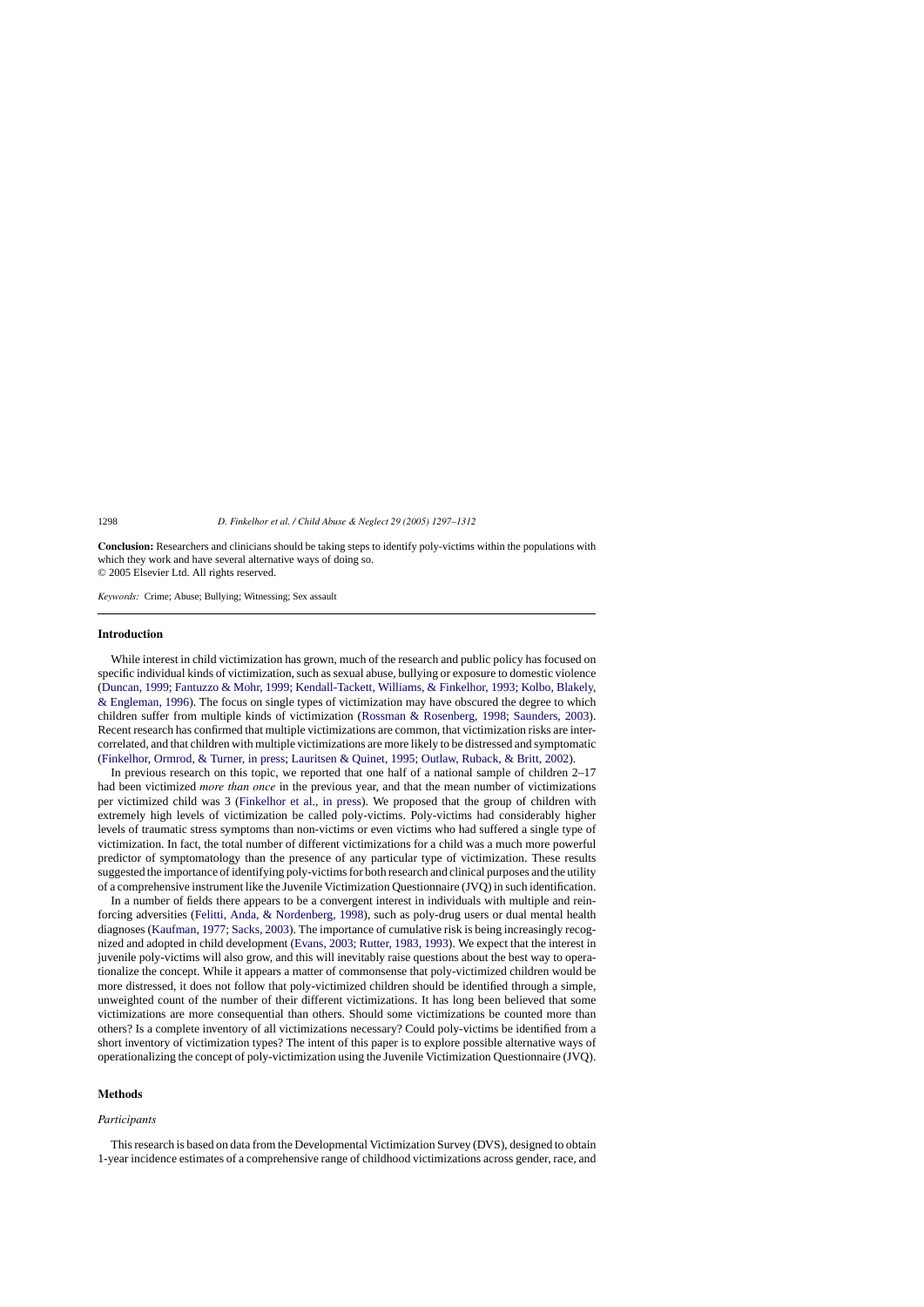developmental stage. The survey, conducted between December 2002 and February 2003, assessed the experiences of a nationally representative sample of 2,030 children age 2–17 living in the contiguous United States. The interviews with parents and youth were conducted over the phone by the employees of an experienced survey research firm specially trained to talk with children and parents. Telephone interviewing is a cost-effective methodology ([Weeks, Kulka, Lessler, & Whitmore, 1983\)](#page-15-0) that has been demonstrated to be comparable in reliability and validity with in-person interviews, even for sensitive topics [\(Bajos, Spira, Ducot, & Messiah, 1992;](#page-13-0) [Bermack, 1989; Czaja, 1987;](#page-13-0) [Marin & Marin, 1989\).](#page-14-0) The methodology is also used to interview youth in the US Department of Justice's National Crime Victimization Survey ([Bureau of Justice Statistics, various years\),](#page-14-0) and in a variety of other epidemiologic studies of youth concerning violence exposure [\(Hausman, Spivak, Prothrow-Stith, & Roeber, 1992\).](#page-14-0)

The sample selection procedures were based on a random-digit dial (RDD) telephone survey design. A short interview was conducted with an adult caregiver (usually a parent) to obtain family demographic information. One child was randomly selected from all eligible children living in a household by selecting the child with the most recent birthday. If the selected child was 10–17 years old, the main telephone interview was conducted with the child. If the selected child was 2–9 years old, the interview was conducted with the caregiver who "is most familiar with the child's daily routine and experiences." Caregivers were interviewed as proxies for this age group because the ability of children under the age of 10 to be recruited and participate in phone interviews of this nature has not been well-established, yet such children are still at an age when parents tend to be well informed about their experiences both at and away from home. In 68% of these caretaker interviews, the caretaker was the biological mother, in 24% the biological father, and in 8% some other relative or caretaker.

It is recognized that caretakers may not be aware of all victimizations children have experienced and may be prone to underreport maltreatment they themselves may inflict. But direct interviewing of young children poses other serious problems, including difficulties in understanding concepts, memory retrieval and time span estimation. In a methodological analysis to address this concern ([Finkelhor, Hamby,](#page-14-0) [Ormrod, & Turner, 2005\),](#page-14-0) there was little difference in victimization occurrence frequency or child maltreatment reports comparing the self-reports for 10- and 11-year olds with the caretaker responses for 8- and 9-year olds (the children in the proxy interview group most likely to have experiences that would be unknown to parents). This led us to conclude that proxy interviews were an acceptable solution.

Up to 13 callbacks were made to select and contact a respondent and up to 25 callbacks were made to complete the interview. Consent was obtained prior to the interview. In the case of a child interview, consent was obtained from both the parent and the child. Respondents were promised complete confidentiality, and were paid \$10 for their participation. Children or parents who disclosed a situation of serious threat or ongoing victimization were re-contacted by a clinical member of the research team, trained in telephone crisis counseling, whose responsibility was to stay in contact with the respondent until the situation was resolved or brought to the attention of appropriate authorities. All procedures were authorized by the Institutional Review Board of the University of New Hampshire. The final sample consisted of 2,030 respondents: 1,000 children (age 10–17) and 1,030 caregivers of children age 2–9. Interviews were completed with 79.5% of the eligible persons contacted.

Data were collected using a CATI (Computer Assisted Telephone Interview) system. The use of CATI minimizes recording errors and provides substantial quality control benefits. For this survey, only interviewers who had extensive experience interviewing children and in addressing sensitive topics were chosen. Interviewers then went through extensive training on the questionnaire and interview protocol.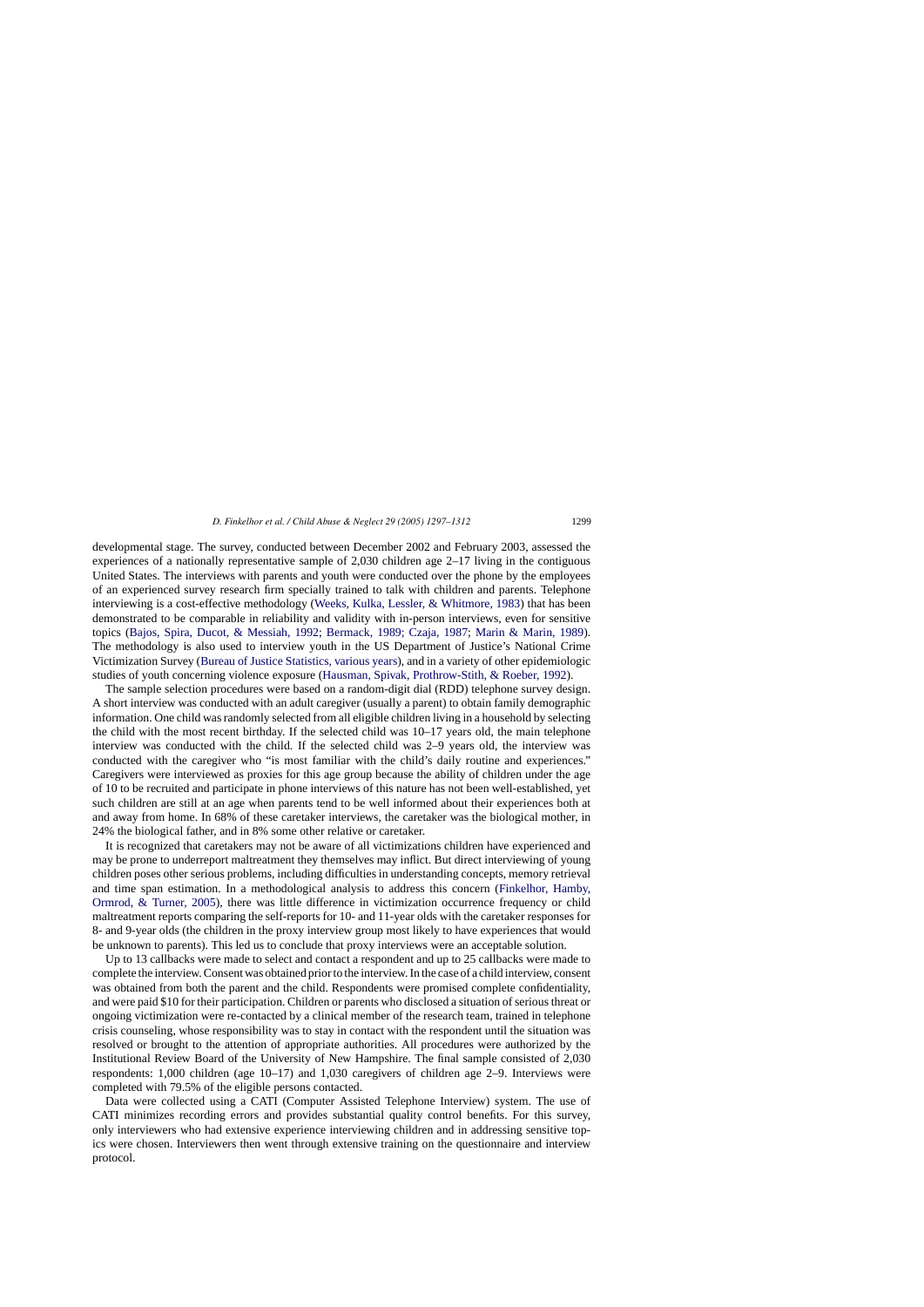#### *Measurement*

*Victimization.* This survey utilized the Juvenile Victimization Questionnaire, a recently constructed inventory of childhood victimization ([Hamby & Finkelhor, 2004;](#page-14-0) [Hamby, Finkelhor, Ormrod, & Turner, 2004;](#page-14-0) [Finkelhor, Hamby, et al., 2005;](#page-14-0) [Finkelhor, Ormrod, Turner, & Hamby, 2005\).](#page-14-0) The JVQ was designed to be a more comprehensive instrument than has been typically used in past research, providing an inventory of all the major forms of offenses against youth. The instrument covers a wide range of events, including non-violent victimizations and events that children and parents do not typically conceptualize as crimes.

The use of simple language and behaviorally specific questions clearly define the types of incidents that children should report. Clear instructions were given about how to identify a 1-year interval (e.g., "we are talking about the time from around last Valentine's Day when you were 12 in Grade 6 until now") and some practice items were offered about non-victimization experiences (e.g., swimming at the pool or beach). Considerable attention was paid to translating clinical and legal concepts such as "neglect" or "sexual harassment" into language that children could understand. Prior to its use in the survey, the JVQ was extensively reviewed and tested with victimization specialists, focus groups of parents and children, and cognitive interviews with young children to determine the suitability of its language and content. As a result, the JVQ is appropriate for self-report by children as young as age 8. The caregiver version, designed for proxy interviews with even younger children, uses wording very similar to the self-report questionnaire, allowing for direct comparability of items across the two versions. Therefore, unlike other victimization instruments, the JVQ permits direct comparisons of victimization experiences across the full range of childhood and adolescence. Psychometric evaluation showed little respondent confusion or resistance, good reliability and validity, and comparable information from both youth and caretaker proxy sources [\(Hamby et al., 2004\).](#page-14-0)

Special attention was also paid to protecting privacy during data collection to aid in the assessment of sensitive victimizations. Moreover, the JVQ incorporates the use of probes to assist respondents in accurately reporting the time frame of victimization events. We believe this technique of establishing time frames by points of reference within the respondent's own life substantially increases the accuracy of 1-year incidence reports.

The JVQ obtains reports on 34 forms of offenses against youth that cover five general areas of concern: Conventional Crime, Child Maltreatment, Peer and Sibling Victimization, Sexual Victimization, and Witnessing and Indirect Victimization. Specific screener items reflecting the 34 types of events are listed elsewhere [\(Finkelhor, Ormrod, et al., 2005\).](#page-14-0) Follow-up questions for each screener item (not shown) gathered additional information, including perpetrator characteristics, the use of a weapon, whether injury resulted, and whether the event occurred in conjunction with another screener event. The instrument takes 20–30 minutes to complete depending on the number of victimizations reported. All demographic information was obtained in the initial parent interview, including the child's age, race/ethnicity, and household income (including all wages, public assistance and child support).

*Trauma symptoms.* In this paper, alternative measures of poly-victimization were validated through their ability to predict trauma symptoms, because such symptomatology is one of the most important correlates of and reasons for identifying poly-victimization. Symptoms were measured using three scales each (anxiety, depression and anger/aggression) of two closely related instruments: the Trauma Symptom Checklist (TSCC), administered to the 10–17-year-old respondents and the Trauma Symptom Checklist for Young Children (TSCYC), for caregivers of the 2–9-year-old respondents. The TSCC and the TSCYC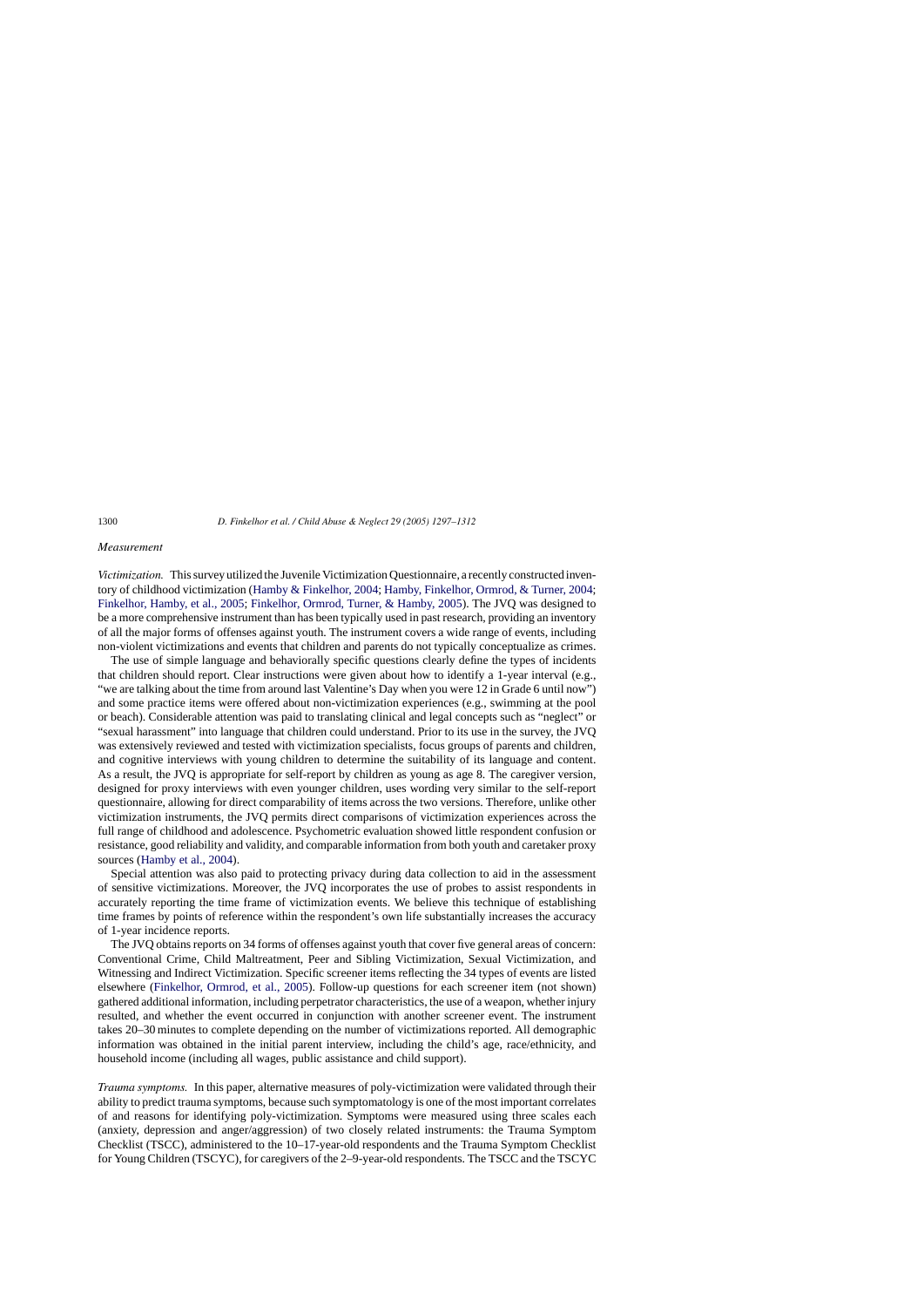were designed to evaluate children's responses to unspecified traumatic events in different symptom domains. In the TSCC, children are presented with a list of thoughts, feelings and behaviors and asked to indicate how often each of these things happened to him or her in the last month. In the case of the TSCYC, the caregiver indicates the frequency of symptoms displayed by their young child. In both versions, each item was rated on a 4-point scale ranging from 0 (not at all) to 3 (very often). Questionnaire length did not allow for the inclusion of the full TSCC or TSCYC, and in particular its lengthy post-traumatic symptom subscales that we believed would be less relevant to the broader spectrum of victimization outcomes assessed in this study.

All components of the TSCC have shown very good reliability and validity in both population-based and clinical samples [\(Briere, 1996\).](#page-14-0) In the present study, TSCC  $\alpha$  coefficients are .75 for the anxiety subscale (7 items), .82 for the depression subscale (9 items) and .87 for the anger/aggression subscale (9 items). Although developed more recently, the TSCYC caregiver report has also shown good psychometric properties ([Briere et al., 2001\).](#page-14-0) In the present study, TSCYC  $\alpha$  coefficients are .72 for the anxiety subscale (9 items), .72 for the depression subscale (9 items), and .83 for the anger/aggression subscale (9 items).

#### **Survey sample**

The final sample represented 2,030 children age 2–17 living in the contiguous United States. Half (50%) of the sample is male; 51% are 2- to 9-year-olds, while 49% are age 10–17. Almost 10% of the sample reported a household income of under \$20,000 while about 34% had annual incomes between \$20,000 and \$50,000. The survey sample was 76% White (non-Hispanic), 11% Black (non-Hispanic), 9% Hispanic (any race), and 3.5% from other races including American Indian and Asian. The sample somewhat under-represented the national proportion of Blacks and Hispanics, and as a result, using 2002 Census estimates ([US Census Bureau, 2000\)](#page-15-0) post-stratification weights were applied to adjust for race proportion differences between our sample and national statistics. It should be noted that, since interviews were conducted in English only, this weighting procedure can only increase representation among English speaking Hispanics. We also applied weights to adjust for within-household probability of selection due to variation in the number of eligible children across households and the fact that the experiences of only one child per household were included in the study.

#### **Data analysis**

Alternative versions of a poly-victimization measure were validated through their ability to predict trauma symptoms. Three alternatives were developed and compared. The first was the original conceptualization of poly-victimization [\(Finkelhor et al., in press\)](#page-14-0) based on counting separate victimization incidents of different types. In this version, termed the Separate Incident Version (SIV), each counted incident represented a different type of victimization occurring at a different time and place, as ascertained using follow-up questions asked about each endorsed screener. Thus, a robbery and an assault occurring in the same incident would not be counted as two victimizations even if two screener items were endorsed. The second was a measure based on a simple count of endorsed screeners from the JVQ ("endorsed" denotes a "yes" response to a victimization screener question). In this case, the robbery and assault in the same incident would both be counted as long as the respondent endorsed the screener about robbery and also the one about assault. This was termed the Screener Sum Version (SSV). And finally, a measure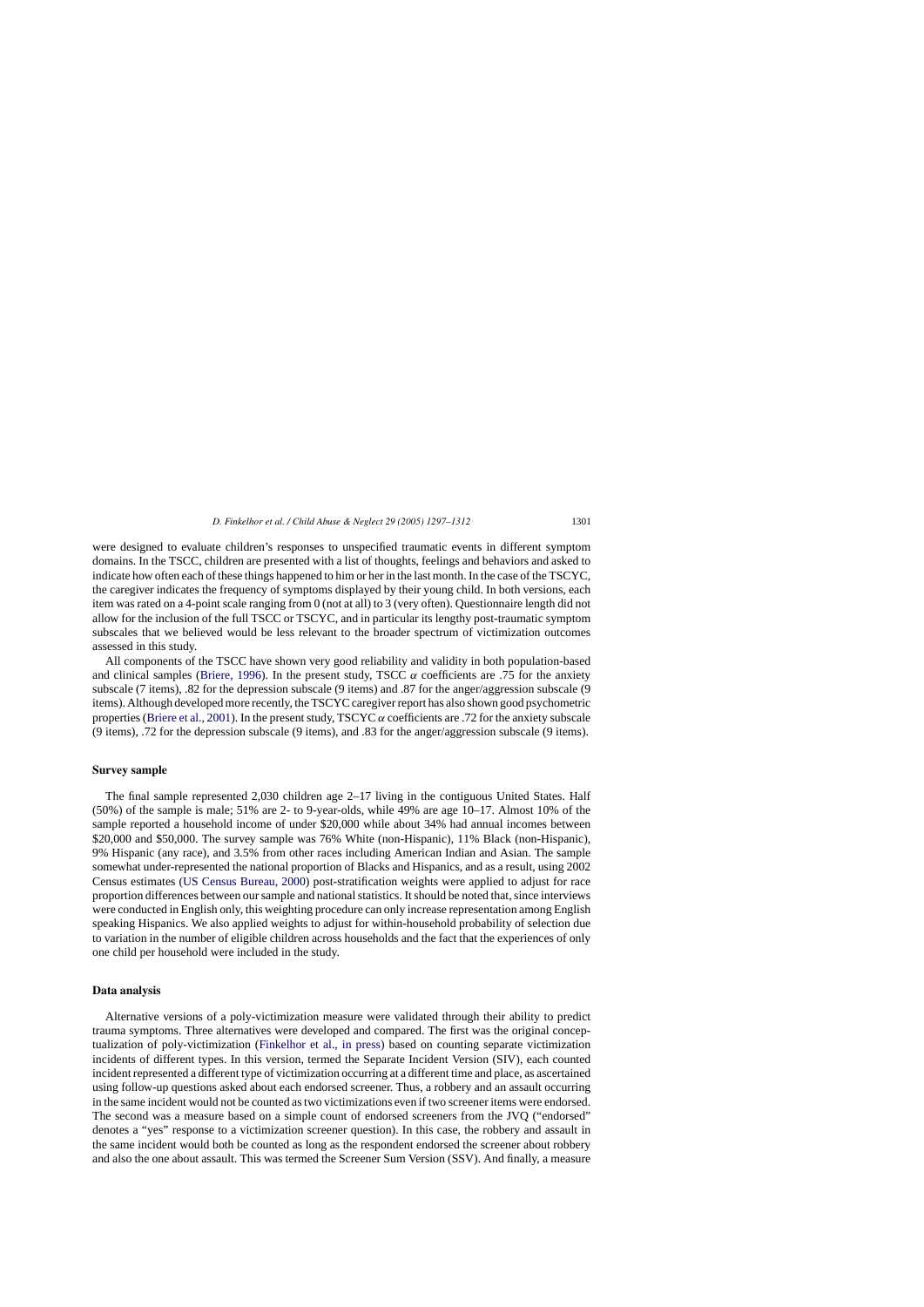based on a count of endorsed screeners from among a selected sub-set of 12 screeners, the Reduced Item Version (RIV). Multiple regression analyses were run using three symptom scales: anger/aggression, depression and anxiety. Regressions were run separately for younger children (2–9) and older children (10–17) because the symptoms for each group were measured somewhat differently using different scale items (TSCC for older children vs. TSCYC for younger children).

#### **Results**

#### *Original poly-victimization measure*

Assessed with the JVQ, many children and youth in a national sample were found to have experienced multiple types of victimization in the last year. Of the 71% who had experienced any victimization, 69% had experienced at least one additional, different type of victimization in a different episode (separate time and place of occurrence) in the last year (the original, incident-based measure of victimizations that we will refer to as the Separate Incident Version). The mean number of victimizations identified by the JVQ among victimized children in this way for the 1-year period was 3.0, with the range extending all the way to 15. Because of the high frequency of victimization and inclusion of many relatively less serious types of victimization in the inventory, we defined poly-victimization originally as the experiencing of four or more different types of victimization in different incidents in a given year (i.e., all children with victimization levels above the mean; [Finkelhor et al., in press\).](#page-14-0) Twenty-two percent of the sample had four or more different kinds of victimizations. We made a further distinction between children with low poly-victimization (four to six victimizations), who comprised 15% of the full sample and children with high poly-victimization (seven or more victimizations), who comprised 7%.

Poly-victims compared to non-poly-victims (as defined by our original measure) were more likely to have certain characteristics and certain kinds of victimizations [\(Table 1\).](#page-6-0) They were disproportionately from single parent families and resident in large cities (at least 300,000 population). They were also more likely to be older than non-poly-victims and have considerably higher rates of other adverse life events. Compared to other non-poly child victims, poly-victims were more likely to have had a victimization involving an injury, a weapon, a caregiver perpetrator or a sex offense.

Similarly, high poly-victims had a number of differences from low poly-victims ([Table 1\).](#page-6-0) Compared to low poly-victims, the high poly-victims were more likely to come from lower socio-economic status homes, reside in one-parent households, be older, and have higher rates of other adverse life events. Their victimizations were also more likely to include an injury, a weapon, a caregiver perpetrator, and a sex offense than those of low poly-victims.

The original, *Separate Incident Version* of poly-victimization, measured as the total number of victimization incidents over the course of a year, was a powerful predictor of trauma symptoms (anger, depression, and anxiety). In multiple regressions for younger and older children, that controlled for demographic factors and other lifetime adversities, poly-victimization had a standardized regression coefficient (beta) equal to or greater than .30. With the exception of anxiety symptoms in the 2- to 9-year-old age group, poly-victimization was more important in predicting symptom levels than was a measure of other lifetime adversities that included such things as serious illnesses, accidents, homelessness, family conflict, and the death, unemployment, substance abuse or imprisonment of family members (for details, see [Finkelhor et al., in press\).](#page-14-0)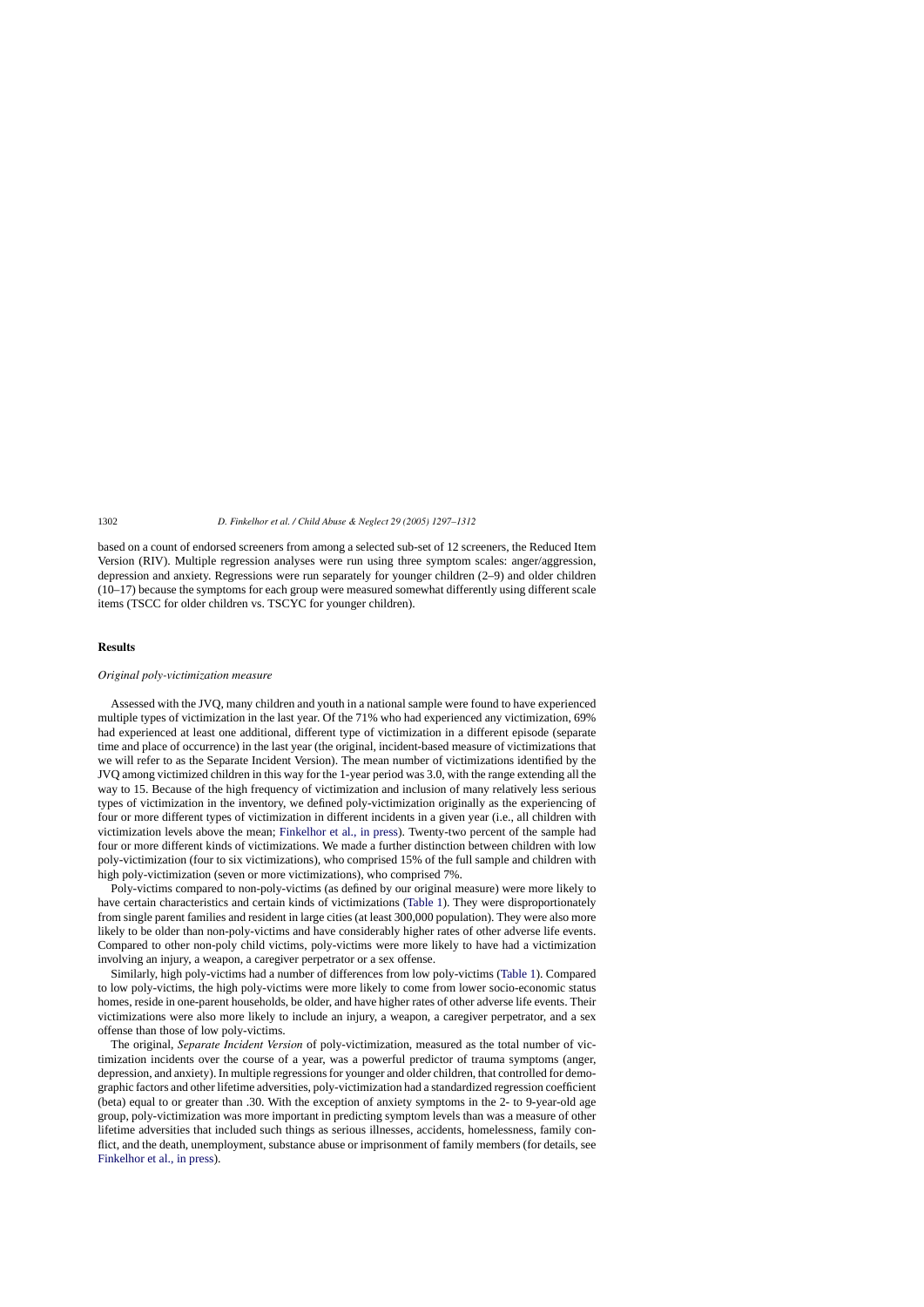<span id="page-6-0"></span>

| v.<br>×<br>۰,<br>٠ |
|--------------------|
|--------------------|

Characteristics of poly-victimized and non-poly-victimized children

| Characteristic                                | Victimization Category                             |           |                   |                                                       |  |  |  |
|-----------------------------------------------|----------------------------------------------------|-----------|-------------------|-------------------------------------------------------|--|--|--|
|                                               | Not poly-victimized Poly-victimized<br>$(n=1,617)$ | $(n=413)$ | $(n=295)$         | Low poly-victimized High poly-victimized<br>$(n=118)$ |  |  |  |
| Demographic                                   |                                                    |           |                   |                                                       |  |  |  |
| Child male $(\%)$                             | 49                                                 | 53        | 56                | 46                                                    |  |  |  |
| Child black, non-hispanic (%)                 | 15                                                 | 17        | 15                | 22                                                    |  |  |  |
| Child hispanic, any race (%)                  | 17                                                 | 19        | 17                | 22                                                    |  |  |  |
| Socio-economic status below<br>average $(\%)$ | 23                                                 | 26        | 22 <sup>d</sup>   | 37                                                    |  |  |  |
| Single parent family (%)                      | 20 <sup>b</sup>                                    | 25        | 20 <sup>d</sup>   | 36                                                    |  |  |  |
| Large city residence $(\%)$                   | 16 <sup>b</sup>                                    | 21        | 22 <sup>d</sup>   | 21                                                    |  |  |  |
| Child age (mean, years)                       | 9.1 <sup>c</sup>                                   | 11.7      | 11.1 <sup>d</sup> | 13.0                                                  |  |  |  |
| Lifetime adversity score<br>(mean)            | 2.0 <sup>b</sup>                                   | 4.4       | 3.9 <sup>d</sup>  | 5.6                                                   |  |  |  |
| Victimization characteristic <sup>a</sup>     |                                                    |           |                   |                                                       |  |  |  |
| Any injury $(\%)$                             | 8 <sup>c</sup>                                     | 40        | 27 <sup>d</sup>   | 69                                                    |  |  |  |
| Any weapon $(\%)$                             | 6 <sup>c</sup>                                     | 25        | 15 <sup>d</sup>   | 48                                                    |  |  |  |
| Any parent/caregiver<br>perpetrator $(\%)$    | 7 <sup>c</sup>                                     | 28        | 23 <sup>d</sup>   | 38                                                    |  |  |  |
| Any sexual victimization (%)                  | $2^{\circ}$                                        | 32        | 23 <sup>d</sup>   | 53                                                    |  |  |  |

*Note*: values derived from weighted data.

<sup>a</sup> Excludes non-victimized children from "Not poly-victimized" group  $(n=980)$ .

<sup>b</sup> Different from "Poly-victimized" group at  $p < 0.05$ .

 $\degree$  Different from "Poly-victimized" group at  $p < 01$ .

<sup>d</sup> Different from "High poly-victimized" group at  $p < 01$ .

Even more noteworthy, the inclusion of poly-victimization in the analyses either eliminated or greatly reduced the predictive power of individual types of victimization [\(Finkelhor et al., in press\).](#page-14-0) These substantial reductions in the associations between individual victimizations and trauma symptom levels suggest that poly-victims are the children carrying much of the mental health morbidity, and that simple associations between specific victimizations and psychopathology without controlling for the presence of other victimizations may overstate the contribution of any one particular victimization type.

While a count of the number of different victimizations does appear to be a powerful predictor of trauma symptoms, such a measure of poly-victimization might nonetheless be criticized for treating victimizations too homogeneously. Most people assume that victimizations differ in their severity and hence in their impact, and might want a measure of poly-victimization to take this into account. Among the victimizations presumed to be more traumatizing are sexual victimizations, victimizations involving caregiver perpetrators, or victimizations involving injury. One might also hypothesize that certain victimization combinations might contribute more damage than others. For example, children victimized in more domains in their lives, both inside the family and outside the family, by both peers and adults, and by persons of both genders, might be thought of as more broadly victimized.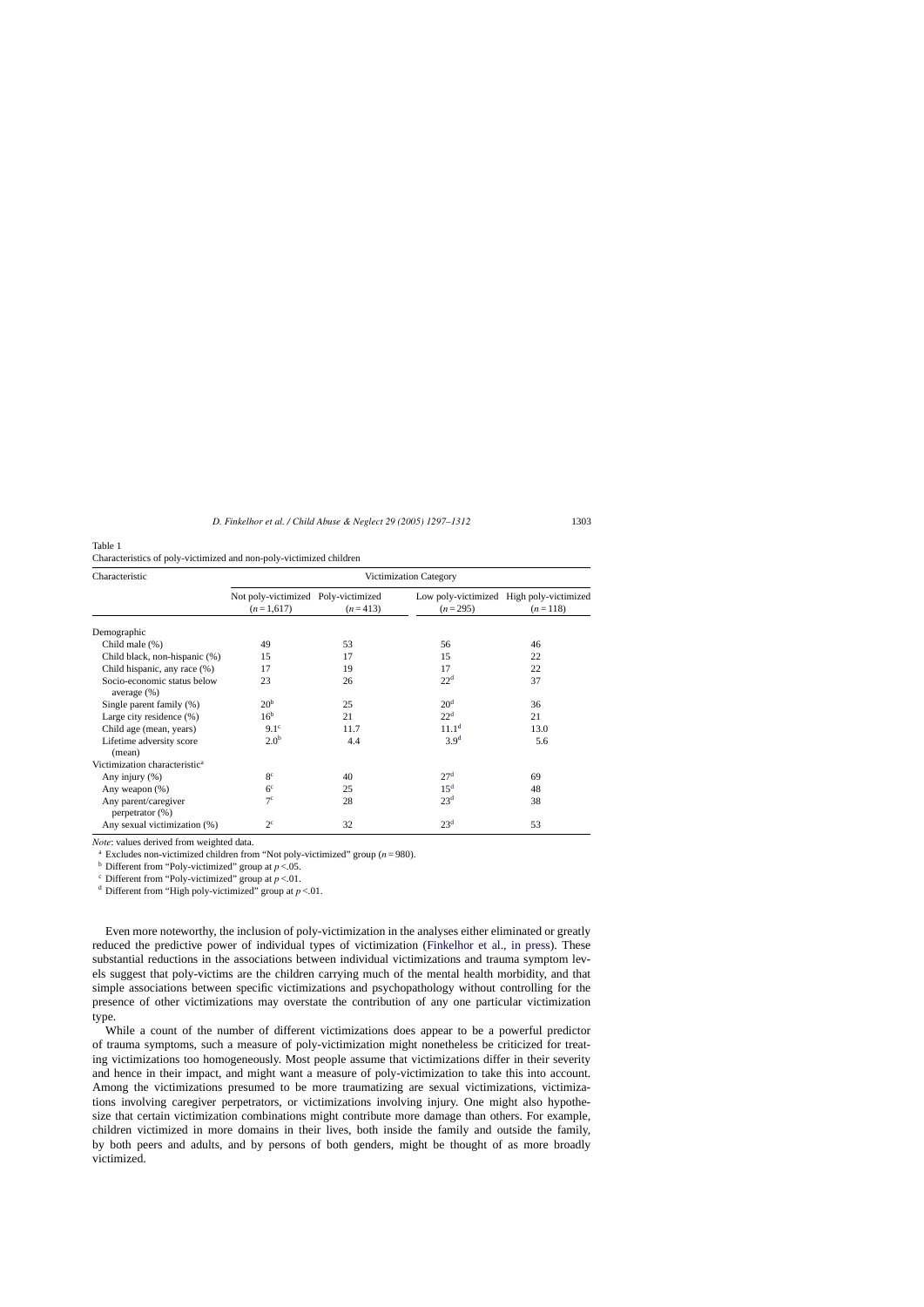#### 1304 *D. Finkelhor et al. / Child Abuse & Neglect 29 (2005) 1297–1312*

To test whether taking account of such factors might enhance the measurement of poly-victimization, we looked for victimization characteristics and types that explained additional variance in trauma symptoms beyond poly-victimization. We used the poly-victimization measure just described—simple, equal-weight item count of the number of different kinds of victimization occurring in separate incidents. We also included in the models our standard set of background covariates (demographics and lifetime adversity). We then examined whether there were victimization characteristics or types that, when added to the multiple correlation models, could account for unexplained variance in the trauma symptoms (i.e., beyond that explained by the poly-victimization measure alone). The results are shown in [Table 2, w](#page-8-0)hich highlights those characteristics and types of victimization that added something significant and important to the model (as indicated by a significant partial correlation coefficient of at least .10). These partial correlations are all after controlling for the powerful effect of poly-victimization, which was highly significant in all models.

[Table 2](#page-8-0) is noteworthy for how few victimization types or characteristics were correlated with trauma symptoms across the board when poly-victimization was controlled, that is how few added anything to a broad explanation of symptomatology above and beyond the simple count of victimizations.

The prediction of at least two trauma symptoms for the younger children (2–9 years) was enhanced beyond an equal-item measure of poly-victimization by three victimization characteristics: whether the child had experienced an injury, a victimization involving a weapon or chronic victimizations of one particular type. (Chronic victimization was considered to have occurred when a child suffered 10 or more victimizations of the same type in the previous year.) The prediction of at least two of the trauma symptoms scores for young children was also enhanced by taking into account whether a child had experienced an assault with a weapon, a gang or group assault, or a sexual assault by someone they did not know (nonspecific sexual assault). The assault with a weapon item is very similar and highly correlated with the variable measuring any weapon victimization noted above.

The prediction of trauma symptoms for older children  $(10-17$  years) was not enhanced by any of the specific victimization characteristics, such as injury, weapon presence or having a caregiver perpetrator. It was also not enhanced by the other measures of diverse victimization domains. What did improve the prediction of at least two trauma symptoms for the older children, over and above their equal-item poly-victimization score, was whether they had experienced sexual assault by a known adult or emotional bullying.

Given that some victimization characteristics and types explained variance in trauma symptoms scores above and beyond an equal-item poly-victimization measure, we were interested in whether we might enhance the poly-victimization measure by loading it to take into account these additional elements. The results of these changes are presented in the first panel of [Table 3.](#page-9-0) The first line shows the standardized multiple regression coefficient for the original, Separate Incident Version of the poly-victimization measure (the number of different kinds of victimization occurring in separate incidents in the course of a year). The second line shows the coefficient for the SIV poly-victimization measure enhanced by adding a value of 1 to the score of each child who suffered a sexual assault by a known adult and each child who experienced an emotional bullying, the two forms of victimization that added to the prediction of symptoms among the older children. These enhancements increased the coefficient predicting depression among the older children from .35 to .38, and that predicting anxiety from .31 to .33. They also very slightly increased two of the coefficients for younger children.

The third line in [Table 3](#page-9-0) shows the SIV poly-victimization measure enhanced with a value of 1 added for each of four of the six elements that explained additional variance in trauma symptoms for younger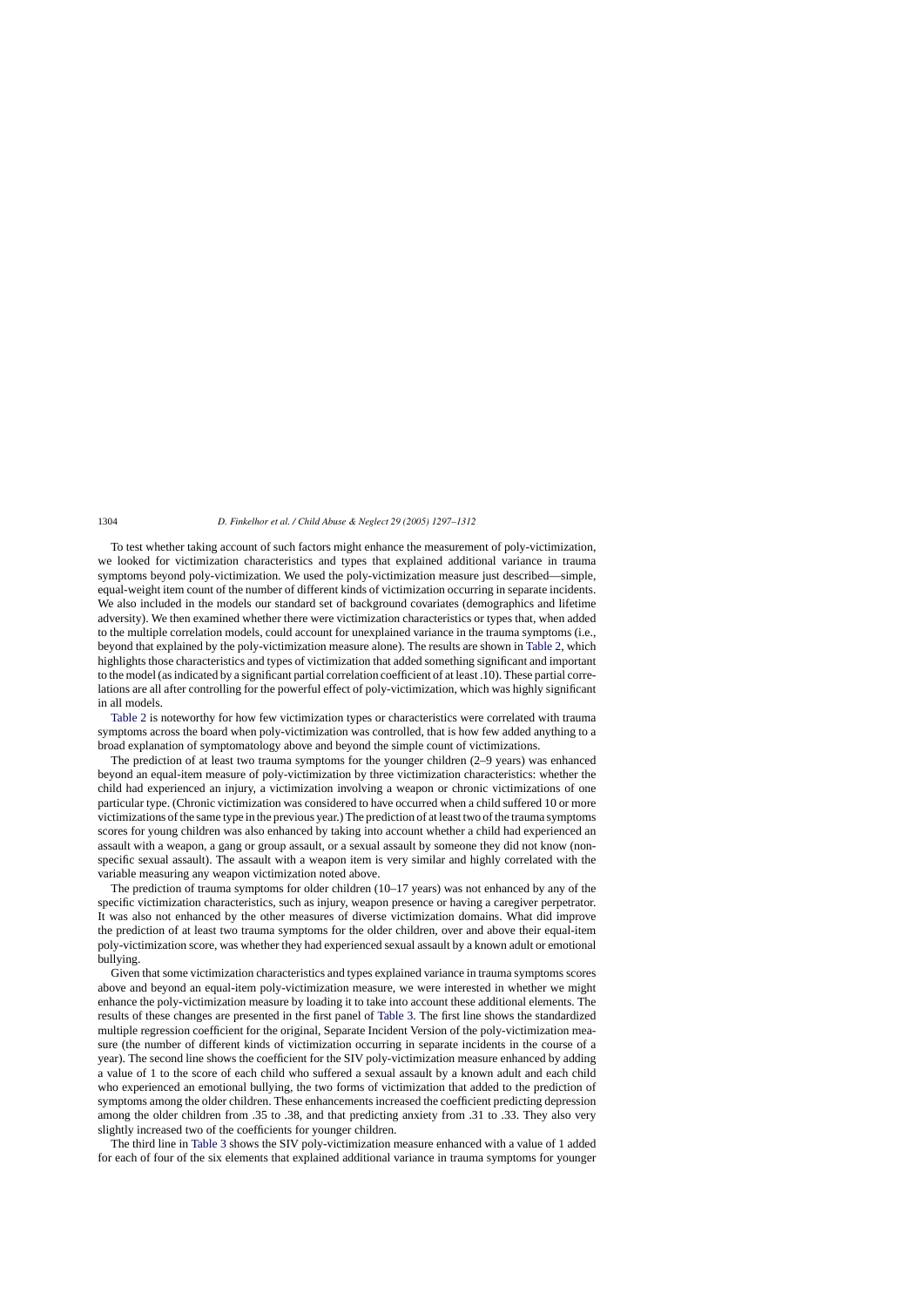<span id="page-8-0"></span>

|                                                               | Partial correlation <sup>b</sup> with trauma symptom score |            |         |                                        |            |         |
|---------------------------------------------------------------|------------------------------------------------------------|------------|---------|----------------------------------------|------------|---------|
|                                                               | Younger children (2-9 years)                               |            |         | Older children $(10-17 \text{ years})$ |            |         |
|                                                               | Anger                                                      | Depression | Anxiety | Anger                                  | Depression | Anxiety |
| Victimization characteristic                                  |                                                            |            |         |                                        |            |         |
| Any injury                                                    | 0.10                                                       |            | 0.16    |                                        |            |         |
| Any weapon                                                    | 0.15                                                       |            | 0.10    |                                        |            |         |
| Any chronic victimization                                     | 0.18                                                       | 0.18       |         |                                        |            |         |
| Any caregiver perpetrator                                     |                                                            |            |         |                                        |            |         |
| Peer and adult perpetrators                                   |                                                            |            |         |                                        |            |         |
| Family and non-family perpetrators                            |                                                            |            |         |                                        |            |         |
| Male and female perpetrators                                  |                                                            |            |         |                                        |            |         |
| Victimization types (screener questions)                      |                                                            |            |         |                                        |            |         |
| Robbery (C1)                                                  |                                                            |            |         | 0.11                                   |            |         |
| Theft $(C2)$                                                  |                                                            |            |         |                                        |            |         |
| Vandalism (C3)                                                |                                                            |            |         |                                        |            |         |
| Assault with weapon (C4)                                      | 0.13                                                       |            | 0.10    |                                        |            |         |
| Assault no weapon (C5)                                        | 0.14                                                       |            |         |                                        |            |         |
| Attempted assault (C6)                                        |                                                            |            | 0.13    |                                        |            |         |
| Kidnapping (C7)<br>Bias attack (C8)                           |                                                            |            |         |                                        |            |         |
| Physical abuse (M1)                                           |                                                            | 0.10       |         |                                        |            |         |
| Psychological/emotional abuse (M2)                            |                                                            | 0.14       |         |                                        | 0.15       |         |
| Neglect (M3)                                                  |                                                            |            |         |                                        |            |         |
| Custodial interference (M4)                                   |                                                            |            |         |                                        |            |         |
| Gang/group assault (P1)                                       | 0.16                                                       |            | 0.17    |                                        |            |         |
| Peer/sibling assault (P2)                                     |                                                            |            |         |                                        |            |         |
| Non-sexual genital assault (P3)                               |                                                            |            |         |                                        |            |         |
| Bullying (P4)                                                 |                                                            |            |         |                                        |            | 0.15    |
| Emotional bullying (P5)                                       |                                                            | 0.15       |         |                                        | 0.18       | 0.18    |
| Dating violence (P6)                                          |                                                            |            |         |                                        |            |         |
| Sex assault, known adult (S1)                                 |                                                            |            |         | 0.12                                   | 0.17       | 0.10    |
| Sex assault, non-specific (S2)                                | 0.10                                                       | 0.11       |         |                                        |            |         |
| Sex assault, peer (S3)                                        |                                                            |            |         |                                        |            |         |
| Rape/attempted rape (S4)                                      |                                                            |            |         |                                        |            |         |
| Sexual exposure/flashed (S5)                                  |                                                            |            |         |                                        |            |         |
| Sexual harassment (S6)                                        |                                                            |            |         |                                        |            |         |
| Witness domestic violence (W1)<br>Witness physical abuse (W2) |                                                            |            |         |                                        |            |         |
| Witness assault with weapon (W3)                              |                                                            |            |         |                                        |            |         |
| Witness assault no weapon (W4)                                |                                                            |            |         |                                        |            |         |
| Household burglary (W5)                                       |                                                            |            |         |                                        |            |         |
| Person close murdered (W6)                                    |                                                            |            |         |                                        |            |         |
| Witness murder (W7)                                           |                                                            |            |         |                                        |            |         |
| Exposure to shootings, violence (W8)                          |                                                            |            |         |                                        |            |         |
| Exposure to war (W9)                                          |                                                            |            |         |                                        |            |         |

<sup>a</sup> All models controlled for poly-victimization, as well as lifetime adversity, age, gender, race/ethnicity, SES, family structure, and place size.

b Only correlations of at least  $r = .10$  are shown; all correlations shown are significant at  $p < .01$ .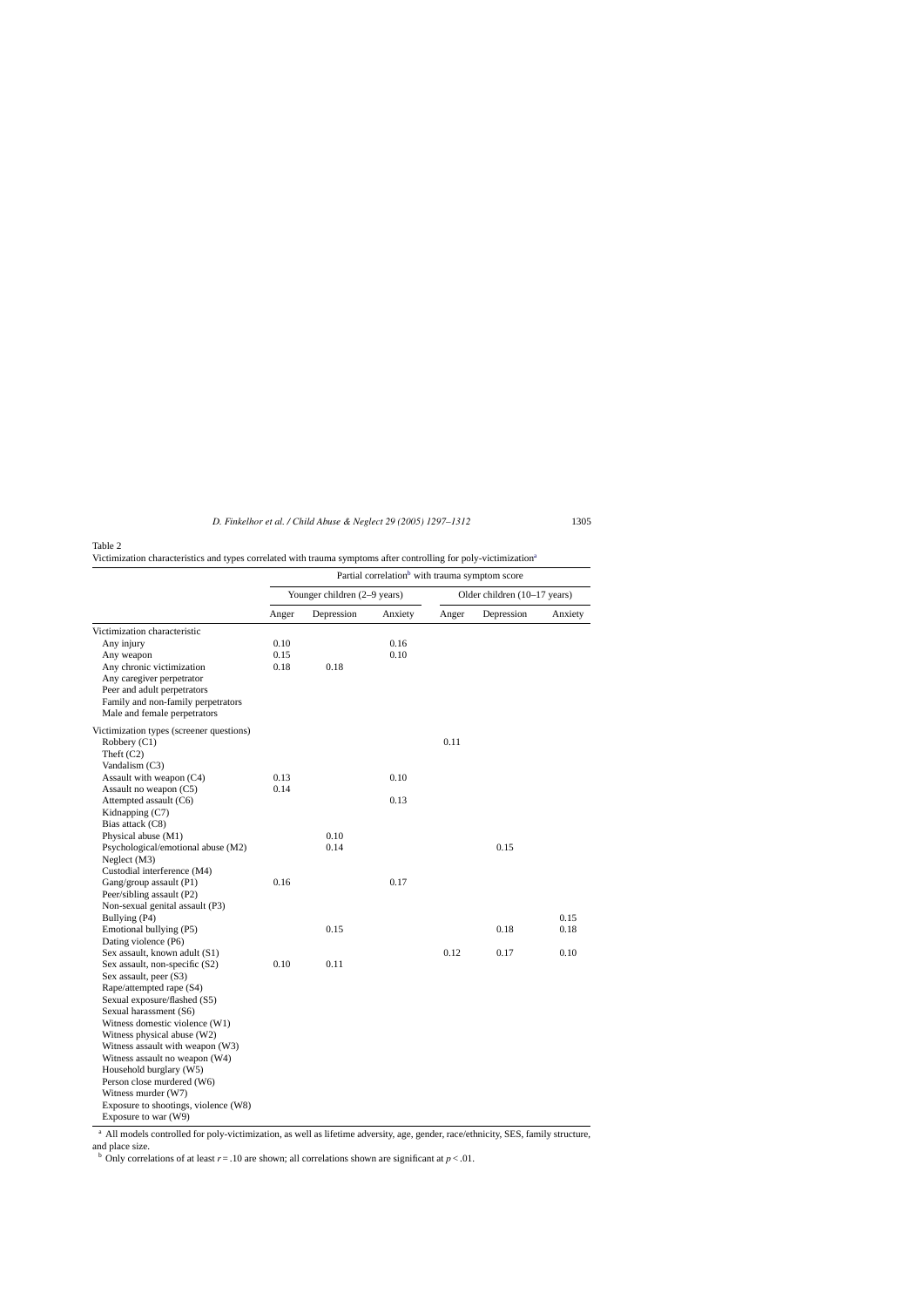| Version                                        | Standardized regression coefficient <sup>*</sup> predicting |            |         |                                        |            |         |
|------------------------------------------------|-------------------------------------------------------------|------------|---------|----------------------------------------|------------|---------|
|                                                | Younger children (2–9 years)                                |            |         | Older children $(10-17 \text{ years})$ |            |         |
|                                                | Anger                                                       | Depression | Anxiety | Anger                                  | Depression | Anxiety |
| Separate Incident Version (SIV)                | 0.33                                                        | 0.30       | 0.17    | 0.39                                   | 0.35       | 0.31    |
| SIV weighted for older children <sup>a</sup>   | 0.33                                                        | 0.31       | 0.18    | 0.39                                   | 0.38       | 0.33    |
| SIV weighted for younger children <sup>a</sup> | 0.37                                                        | 0.34       | 0.21    | 0.40                                   | 0.36       | 0.31    |
| Screener Sum Version (SSV)                     | 0.34                                                        | 0.34       | 0.21    | 0.39                                   | 0.36       | 0.34    |
| SSV weighted for older children <sup>a</sup>   | 0.34                                                        | 0.35       | 0.21    | 0.39                                   | 0.38       | 0.36    |
| SSV weighted for younger children <sup>a</sup> | 0.37                                                        | 0.37       | 0.24    | 0.39                                   | 0.36       | 0.34    |
| Reduced Item Version                           | 0.31                                                        | 0.34       | 0.20    | 0.37                                   | 0.38       | 0.34    |

#### <span id="page-9-0"></span>Table 3 Alternative poly-victimization measure versions: association with trauma symptoms

<sup>a</sup> Refers to weighting items favoring improvement in trauma prediction for either younger or older children (see text).

All models include a poly-victimization measure, as well as lifetime adversity, age, gender, race/ethnicity, SES, family structure, and place size. All standardized regression coefficients (betas) significant at  $p < .01$ .

children (the item related to any victimization involving a weapon and the item specifying assault with a weapon were dropped because of their high correlations with the other four elements). This enhanced SIV poly-victimization measure increased the regression coefficient for anger among younger children from .33 to .37, for depression among younger children from .30 to .34, and for anxiety among younger children from .17 to .21. It also increased the coefficients slightly for two of the symptoms scores (anger and depression) for older children. In sum, while the weights increased some of the coefficients slightly, overall the augmentation was small.

#### *Alternative scoring methods*

In the original calculation of a poly-victimization measure—the Separate Incident Version—an effort was made to count only victimizations that occurred as part of separate incidents. Thus, a robbery and an assault that occurred as part of the same incident were not counted as two victimizations, even if both the robbery and assault screen questions were endorsed by respondents. This approach seemed to be the most clear-cut from a conceptual point of view, with each victimization representing a separate event or experience.

But there is an operational drawback to this scoring method. It requires the utilization of the long form of the JVQ, which asks a follow-up question about whether each victimization screener item being endorsed is part of the same incident identified by another victimization screener already endorsed. This scoring method also entails a somewhat complex process of identifying (and removing for counting purposes) the duplication of incidents identified by more than one screener endorsement. Since some users may only have time to employ the screener version of the JVQ without the follow-up questions, it is of interest to know whether an effective poly-victimization measure can be constructed based only on the screeners. This meant counting the number of endorsed screener items without attempting to differentiate among victimizations that occurred as part of the same episode.

This *Screener Sum Version* of the poly-victimization measure does as well or better than the original measure in predicting trauma symptom scores. The standardized regression coefficient for the Screener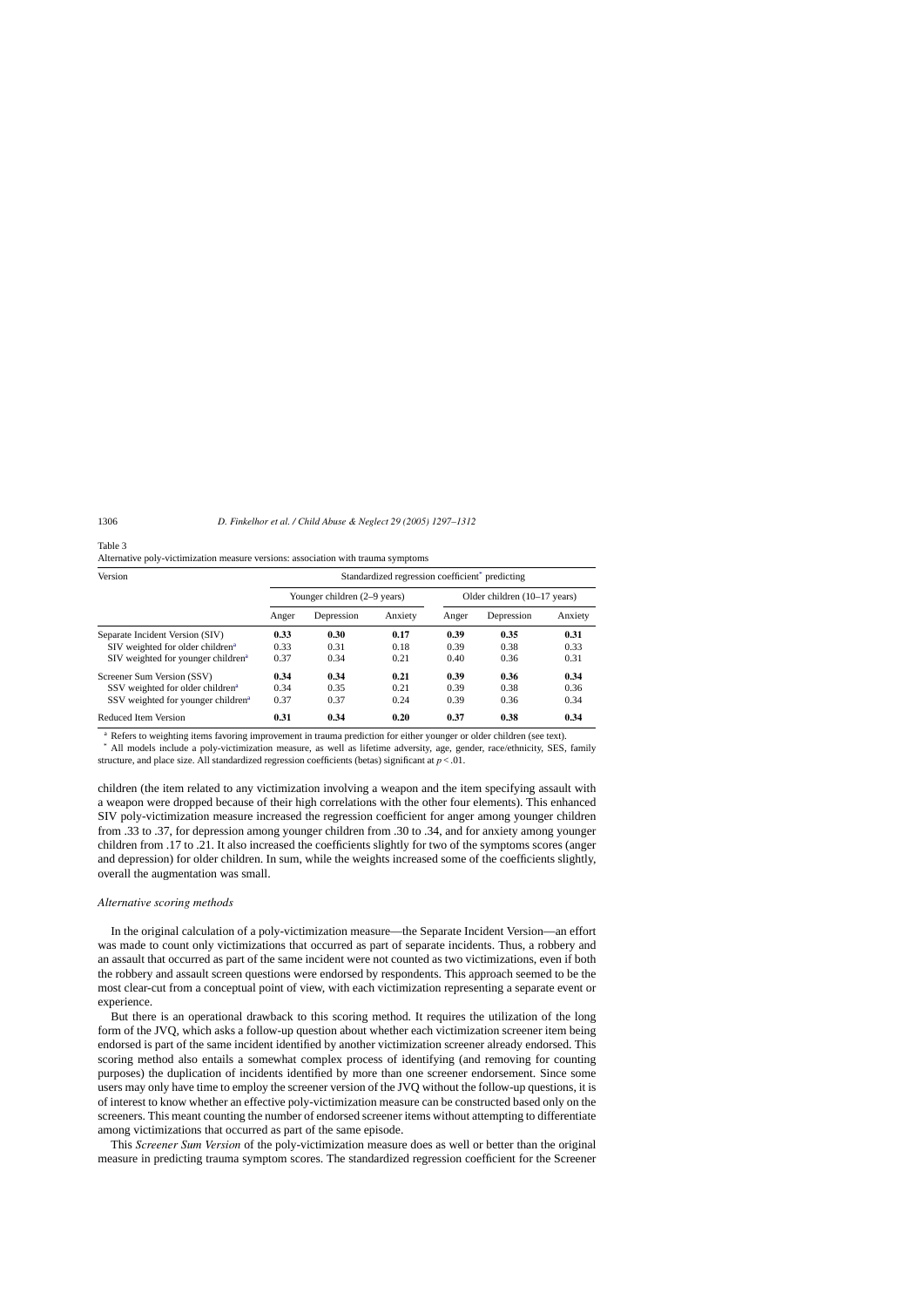<span id="page-10-0"></span>Sum Version was higher than the original coefficient in relation to five of the six trauma symptom analyses, and was particularly higher for depression and anxiety among the younger children ([Table 3,](#page-9-0) line 4).

Using the Screener Sum Version, however, does change the distribution of scores. The maximum number of victimization endorsements grows from 15 to 19, the mean score for victims' changes from 3.0 to 3.7, and the standard deviation from 2.3 to 2.9. In the original poly-victimization measure (SIV), poly-victimization status was set at the level of four or more victimizations and high poly-victimization at the level of 7 or more. Such cut-offs with the Screener Sum Version would inflate the number of children considered poly-victims and high poly-victims. Setting the cut-off at five or more for the Screener Sum Version would result in a classification of 20% of the sample as poly-victims. It would correctly classify 70% of the poly-victims classified as poly-victims by the SIV. Similarly, raising the cut off to 8 for high poly-victims would classify 7% of the sample as high poly-victims, and correctly classify 87% of the high poly-victims classified by the original, Separate Incident Version. The demographic and victimization characteristics of the set of poly-victims identified by the Screener Sum Version remain similar to those of the Separate Incident Version poly-victims (Table 4) with no significant differences between the two.

Lines 5 and 6 of [Table 3](#page-9-0) shows that loadings (discussed earlier) applied to the Screener Sum Version do result in some enhanced predictive power just as they did with the separate incident (SIV) of polyvictimization measure. One problem is that the assessment of injury and victimization chronicity, two of the elements of the enhanced measure, do require data gathered by the long form of the JVQ, and cannot be calculated using simply the screener version.

A third issue in the assessment of poly-victimization concerns the length and number of items in the JVQ scale. The JVQ assesses the occurrence of 34 different kinds of victimization, and both the Separate Incident and Screener Sum Versions of the poly-victimization measure entail the administration of all these items. In reality, some of the victimizations measured by the JVQ are relatively rare. Would

| Characteristic                          | Poly-victimization measure             |                                   |                                   |  |  |
|-----------------------------------------|----------------------------------------|-----------------------------------|-----------------------------------|--|--|
|                                         | Separate Incident<br>Version $(n=413)$ | Screener Sum<br>Version $(n=370)$ | Reduced Item<br>Version $(n=454)$ |  |  |
| Demographic                             |                                        |                                   |                                   |  |  |
| Child Male (%)                          | 53                                     | 55                                | 54                                |  |  |
| Child Black, non-Hispanic (%)           | 17                                     | 18                                | 19                                |  |  |
| Child Hispanic, any race (%)            | 19                                     | 20                                | 15                                |  |  |
| Socio-economic status below average (%) | 26                                     | 27                                | 25                                |  |  |
| Single parent family (%)                | 25                                     | 28                                | 26                                |  |  |
| Large city residence $(\%)$             | 21                                     | 20                                | 21                                |  |  |
| Child age (mean, years)                 | 11.7                                   | 11.4                              | 10.8                              |  |  |
| Lifetime adversity score (mean)         | 4.4                                    | 4.5                               | 4.1                               |  |  |
| Victimization                           |                                        |                                   |                                   |  |  |
| Any injury $(\%)$                       | 40                                     | 43                                | 38                                |  |  |
| Any weapon $(\%)$                       | 25                                     | 30                                | 28                                |  |  |
| Any parent/caregiver perpetrator (%)    | 28                                     | 27                                | 25                                |  |  |
| Any sexual victimization (%)            | 32                                     | 34                                | 24                                |  |  |

Table 4 Characteristics of poly-victims and their victimizations

*Note*. Values derived from weighted data.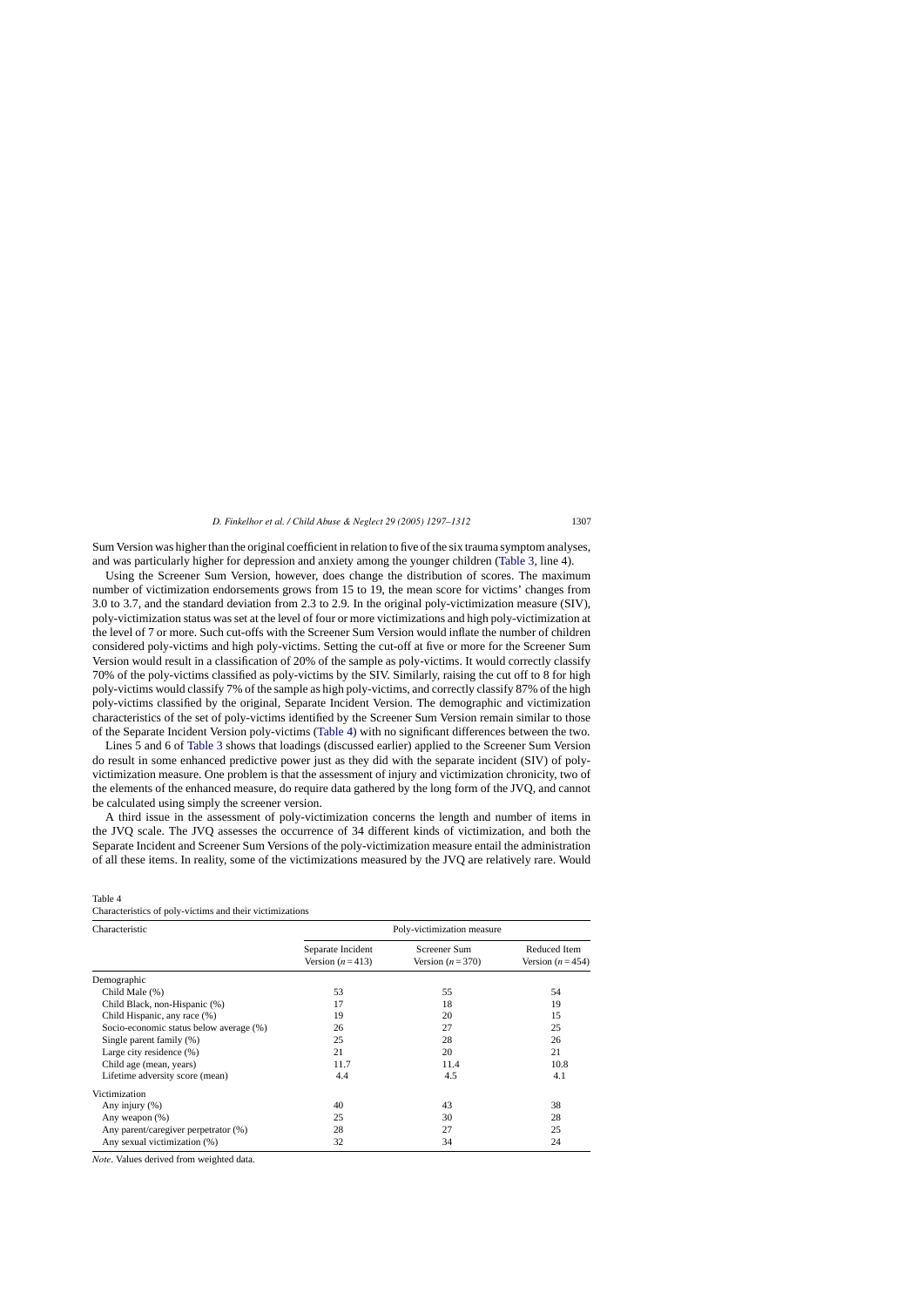| Identifier     | Screener label                                    | Victimization domain                  |
|----------------|---------------------------------------------------|---------------------------------------|
| C <sub>2</sub> | Personal theft                                    | Property victimization                |
| C4             | Assault with weapon                               | Physical assault                      |
| C <sub>5</sub> | Assault without weapon                            | Physical assault                      |
| M <sub>2</sub> | Psychological/emotional abuse                     | Maltreatment                          |
| P1             | Gang or group assault                             | Peer victimization                    |
| P <sub>2</sub> | Peer or sibling assault                           | Peer victimization                    |
| P <sub>5</sub> | Emotional bullying                                | Peer victimization                    |
| O <sub>1</sub> | Sexual assault by known adult                     | Sexual victimization                  |
| O <sub>2</sub> | Non-specific sexual assault                       | Sexual victimization                  |
| W <sub>1</sub> | Witness to domestic violence                      | Witnessing and indirect victimization |
| W4             | Witness to assault with weapon                    | Witnessing and indirect victimization |
| W8             | Exposure to random shootings, terrorism, or riots | Witnessing and indirect victimization |

| Table 5 |                                                                          |
|---------|--------------------------------------------------------------------------|
|         | Screeners included in Reduced Item Version of poly-victimization measure |

it be possible to identify poly-victimization using a more limited set of victimization items? Such a method might be of great value to people interested in poly-victimization, but who have considerable data collection constraints.

To arrive at a possible *Reduced-Item Version* of a poly-victimization measure, we examined the JVQ items in several ways. We looked at correlations between individual item endorsement and total victimizations (both incident-based and screener sum), the frequency of item endorsements, and which items contributed independently in unconstrained stepwise entry regressions of all JVQ items on the three trauma symptom measures for the younger and older children. Among the objectives was the selection of items that represented a diversity of victimization domains and that were effective in predicting symptoms for both younger and older children.

The result was a 12-item poly-victimization measure that summed endorsed screeners from among those listed in Table 5. This Reduced Item Version has items from all major victimization domains, including sexual victimization, physical assault, property victimization, maltreatment and witnessing/indirect victimization. It correlates strongly with the Separate Incident  $(r = .87)$  and the Screener Sum  $(r = .92)$ versions of the poly-victimization measure. And it has associations with symptom scores that are similar to those of the original Separate Incident Version ([Table 3\).](#page-9-0) Its standardized regression coefficients (betas) are somewhat higher than the SIV in predicting depression and anxiety for both younger and older children, while its regression coefficients are a bit lower in predicting anger for both these groups.

While the Reduced Item Version is quite close to the longer version in its prediction of trauma symptoms, because of its smaller number of items, it does not have quite the same utility in classifying poly-victimization subgroups. The mean number of victimization screeners endorsed by victims in the Reduced Item Version is 2. A cut-off for poly-victimization of 3 or more screeners classifies 23% of the sample and 35% of victims as poly-victims. This correctly classifies 81% of the children identified as poly-victims by the original Separate Incident Version. The Reduced Item Version does not do a very good job in classifying high poly-victims, correctly identifying with a cut-off of 5 or more only 61% of the children designated high poly-victims from the SIV. However, the demographic and victimization characteristics of the complete set of poly-victims identified by the Reduce Item Version remain roughly similar to those identified by both the Separate Incident and Screener Sum Versions [\(Table 4\),](#page-10-0) but with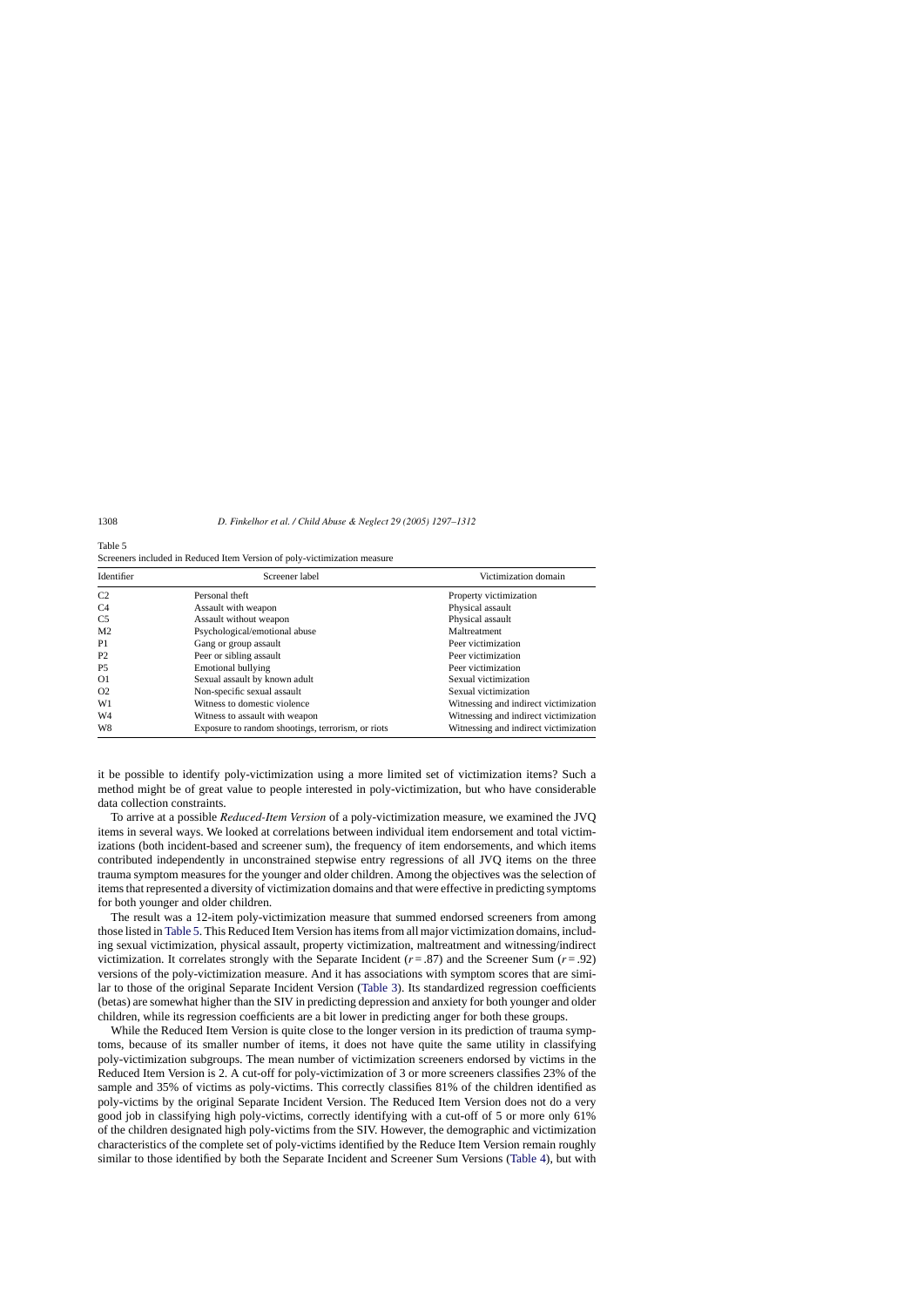some differences. The mean age of poly-victims identified by the Reduced Items Version is lower and the percent suffering a sexual victimization was smaller than with other versions. The mean number of lifetime adversities was also smaller for the Reduced Item Version than for the Screener Sum Version.

#### **Discussion**

The concept of poly-victimization would appear to be an extremely important and useful one in understanding victimization risk and victimization trauma. Youth with a large number of victimizations are different in terms of their victimization profile. They are also the youth with the highest level of trauma symptoms. Moreover, associations between individual victimization types and trauma symptoms are greatly reduced or in many cases eliminated entirely when poly-victimization is taken into account. This means that it is primarily poly-victims, not all the victims in any individual category of victimization, who are manifesting symptomatology.

The fact that few individual victimization types or characteristics are strong, across-the-board predictors of trauma symptoms when controlling for poly-victimization has potential theoretical implications as well. It suggests that it is infrequent that a single victimization, even a serious one, by itself, has a large traumatic influence. Rather, when a child shows traumatic effects, it may be important to look beyond the proximal victimization experience, and consider whether the child has a longer history of victimizations that is also contributing to the distress. Moreover, the current analyses suggest that a wide variety of different, multi-victimization patterns can predict similar symptom elevations. These serious multi-victimization patterns associated with trauma do not need necessarily to include a sexual assault or intra-familial abuse or exposure to domestic violence. They can involve multiple types of peer victimization, for example. These findings should lead investigators away from a narrow focus on individual types of victimization, such as sexual abuse, physical abuse or bullying, and toward an effort to understand the risk factors for, the developmental sequences leading up to, and the impacts of poly-victimization.

As shown by the analyses just described, poly-victimization can be effectively measured in several different ways and still serve useful clinical and research purposes. The associations between poly-victimization and symptoms scores were high whether poly-victimization was measured using 34 screeners or a reduced set of 12, and whether victimizations occurring in the same incident were unduplicated or double-counted.

It did slightly enhance the ability of the poly-victimization measure to predict symptoms if the measure was weighted for certain characteristics or types of victimization. But the enhancements were relatively small in absolute terms. Given the conceptual and methodological complexity added, we do not on balance favor the use of these weightings for any of the versions.

Because all three poly-victimization versions yielded roughly equivalent results, the choice of which to use thus depends to a great extent on the objectives of the research. The Separate Item Version (SIV) will probably be of greatest value to those who, for other purposes, are interested in identifying, classifying and understanding distinct victimization incidents and types. For the other users, who have a primary interest in poly-victimization, we are inclined to recommend the Screener Sum Version as the preferred measure, because of its simplicity of administration. It does as well or better than the original Separate Incident Version, which does not double-count victimizations occurring in the same incident. The process of removing duplicate victimization counts seems to be a complexity that people interested in a measure of poly-victimization do not need to undertake. Users should be aware, however, that the Screener Sum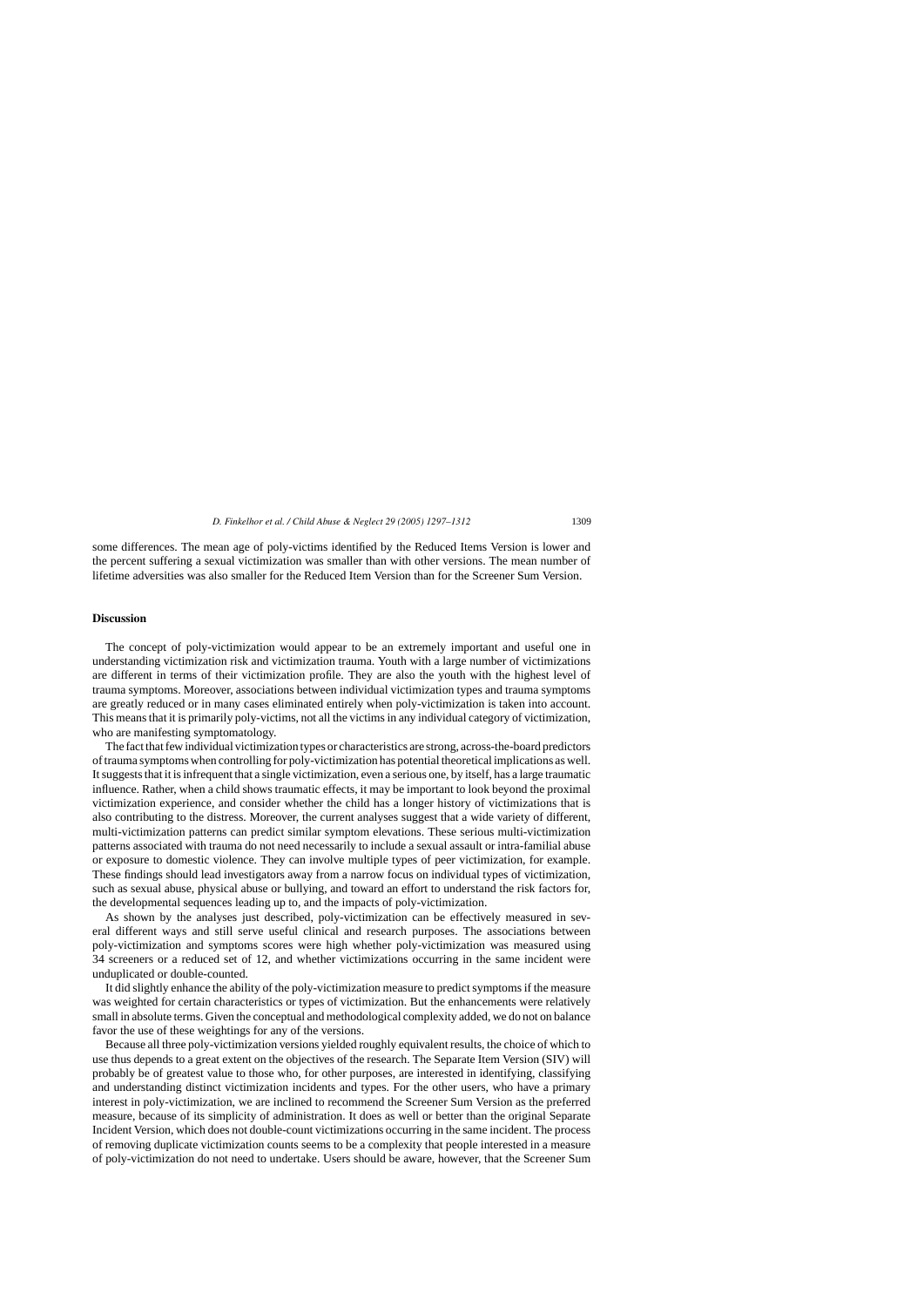<span id="page-13-0"></span>Version gives a somewhat more conservative estimate for the number of poly-victims (20% of the sample at a cut off of 5 or more vs. 22% with the SIV).

Researchers and clinicians who are not interested in a specific and comprehensive inventory of different victimizations should consider the Reduced Item Version, especially if interview or questionnaire time restrictions apply. From our analyses, the RIV seems to be a fairly equivalent measure in predicting trauma for those who do not want to administer the full JVQ. One important disadvantage is that users of the Reduced Item Version will not have access to a full victimization profile (the total number and range of victimizations suffered) that could be useful for other clinical and analytical purposes. The Reduced Item Version also inflates the number of poly-victims somewhat (using a cutoff of 3) compared to the SIV Version and is not as useful in distinguishing the two groups we have identified as High Poly-victims and Low Poly-victims. Nonetheless, the fact that it entails the administration of only 12 victimization items may be very appealing to some users.

Overall, while these results give some guidance to clinicians and investigators interested in the concept of poly-victimization and its measurement, a number of important cautions should be observed. The investigation of this concept has occurred entirely in the context of a single study, and important problems or weaknesses regarding it may only surface as the notion is investigated with different methodologies and samples. The current sample, while large, multi-aged and national in scope, has certain important limitations. It does not include households without telephones and probably misses some important high risk, hard-to-interview youth. It gathers victimization information on young children from caregivers, the validity of which is not clearly established. While the measure includes a broad and diverse array of victimizations, some of these, may be of a fairly minor sort, such as sibling assaults and property offenses. (Removal of these offenses from analyses, while reducing the total number of victimizations and the cut-offs for poly-victimization, does not alter in any material way the conclusions in the paper about poly-victimization and its measurement.) In addition, the various versions of poly-victimization contrasted in this study were evaluated with respect to some very limited criteria, such as their ability to predict trauma symptoms. It may be important to factor in a variety of other clinical and background characteristics to best classify a distinct group of children with high victimization risk. Hopefully the current study will stimulate more of such research.

#### **Conclusion**

Topics in the area of maltreatment and child victimization have been rich targets for social scientific inquiry, but they have not benefited from the integrative processes that some other broad fields, like juvenile delinquency and mental health, have been subjected to, which have forced a consideration of how various sub-phenomena fit together and interrelate. The identification of the importance of polyvictimization and the development of ways of measuring it may be positive steps toward the greater integration of these fields.

#### **References**

Bajos, N., Spira, A., Ducot, B., & Messiah, A. (1992). Analysis of sexual behavior in France (ACSF): A comparison between two modes of investigation: Telephone survey and face-to-face survey. *AIDS*, *6*(3), 315–323.

Bermack, E. (1989). Effects of telephone and face-to-face communication on rated extent of self-disclosure by female college students. *Psychological Reports*, *65*(1), 259–267.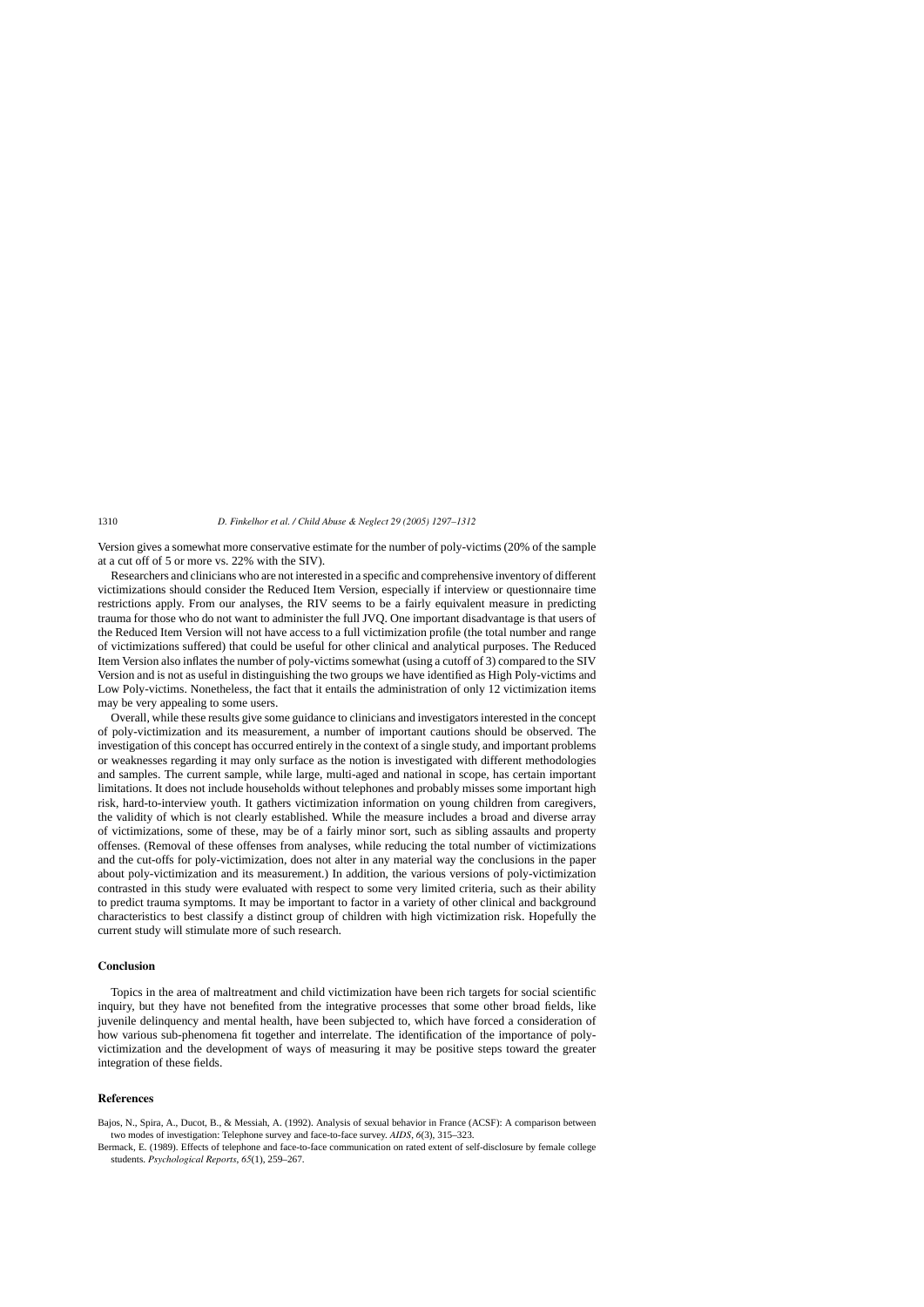- <span id="page-14-0"></span>Briere, J. (1996). *Trauma Symptoms Checklist for Children (TSCC): Professional manual*. Odessa, FL: Psychological Assessment Resources.
- Briere, J., Johnson, K., Bissada, A., Damon, L., Crouch, J., Gil, E., Hanson, R., & Ernst, V. (2001). The Trauma Symptoms Checklist for Young Children (TSCYC): Reliability and association with abuse exposure in a multi-site study. *Child Abuse & Neglect*, *25*(8), 1001–1014.
- Bureau of Justice Statistics. (various years). *National crime victimization survey*. Inter-University Consortium for Political and Social Research.
- Czaja, R. (1987). Asking sensitive behavioral questions in telephone interviews. *International Quarterly of Community Health Education*, *8*(1), 23–32.
- Duncan, R. D. (1999). Peer and sibling aggression: An investigation of intra- and extra-familial bullying. *Journal of Interpersonal Violence*, *14*, 871–886.
- Evans, G. W. (2003). A multimethodological analysis of cumulative risk and allostatic load among rural children. *Developmental Psychology*, *39*(5), 924–933.
- Fantuzzo, J., & Mohr, W. (1999). Prevalence and effects of child exposure to domestic violence. *The Future of Children*, *9*(3), 21–32.
- Felitti, V. J., Anda, R. F., & Nordenberg, D. (1998). Relationship of childhood abuse and household dysfunction to many of the leading causes of death in adults: The Adverse Childhood Experiences (ACE) Study. *American Journal of Preventive Medicine*, *14*, 245–258.
- Finkelhor, D., Ormrod, R. K., & Turner, H. A. (in press). Poly-victimization: A neglected component in child victimization trauma. *Child Abuse & Neglect*.
- Finkelhor, D., Hamby, S. L., Ormrod, R. K., & Turner, H. A. (2005). The Juvenile Victimization Questionnaire: Reliability, validity, and national norms. *Child Abuse & Neglect*, *29*(4), 383–412.
- Finkelhor, D., Ormrod, R. K., Turner, H. A., & Hamby, S. L. (2005). The victimization of children and youth: A comprehensive, national survey. *Child Maltreatment*, *10*(1), 5–25.
- Hamby, S. L., & Finkelhor, D. (2004). *The Comprehensive Juvenile Victimization Questionnaire*. Durham, NH: University of New Hampshire.
- Hamby, S. L., Finkelhor, D., Ormrod, R. K., & Turner, H. A. (2004). *The Juvenile Victimization Questionnaire (JVQ): Administration and scoring manual*. Durham, NH: Crimes against Children Research Center.
- Hausman, A. J., Spivak, H., Prothrow-Stith, D., & Roeber, J. (1992). Pattern of teen exposure to a community-based violence prevention project. *Journal of Adolescent Health*, *13*(8), 668–675.
- Kaufman, E. (1977). Polydrug abuse or multidrug misuse: It's here to stay. *British Journal of Addiction*, *72*(4), 339– 348.
- Kendall-Tackett, K. A., Williams, L. M., & Finkelhor, D. (1993). Impact of sexual abuse on children: A review and synthesis of recent empirical studies. *Psychological Bulletin*, *113*, 164–180.
- Kolbo, J. R., Blakely, E. H., & Engleman, D. (1996). Children who witness domestic violence: A review of empirical literature. *Journal of Interpersonal Violence*, *11*(2), 281–293.
- Lauritsen, J. L., & Quinet, K. F. D. (1995). Repeat victimization among adolescents and young adults. *Journal of Quantitative Criminology*, *11*(2), 143–166.
- Marin, G., & Marin, B. (1989). A comparison of three interviewing approaches for studying sensitive topics with Hispanics. *Hispanic Journal of Behavioral Sciences*, *11*(4), 330–340.
- Outlaw, M., Ruback, B., & Britt, C. (2002). Repeat and multiple victimizations: The role of individual and contextual factors. *Violence and Victims*, *17*(2), 187–204.
- Rossman, B. B. R., & Rosenberg, M. (1998). *Multiple victimization of children: Conceptual, developmental, research, and treatment issues*. Binghamton, NY: Haworth Press.
- Rutter, M. (1983). Statistical and personal interactions: Facets and perspectives. In D. Magnusson & V. Allen (Eds.), *Human development: An interactional perspective* (pp. 295–319). New York: Academic Press.
- Rutter, M. (1993). Stress, coping, and development. In N. Garmezy & M. Rutter (Eds.), *Stress, coping, and development in children* (pp. 1–41). New York: McGraw-Hill.
- Sacks, S. (2003). Co-occurring substance use and mental disorders in offenders: Approaches, findings, and recommendations. *Federal Probation*, *67*(2), 32–40.
- Saunders, B. E. (2003). Understanding children exposed to violence: Toward an integration of overlapping fields. *Journal of Interpersonal Violence*, *18*(4), 356–376.